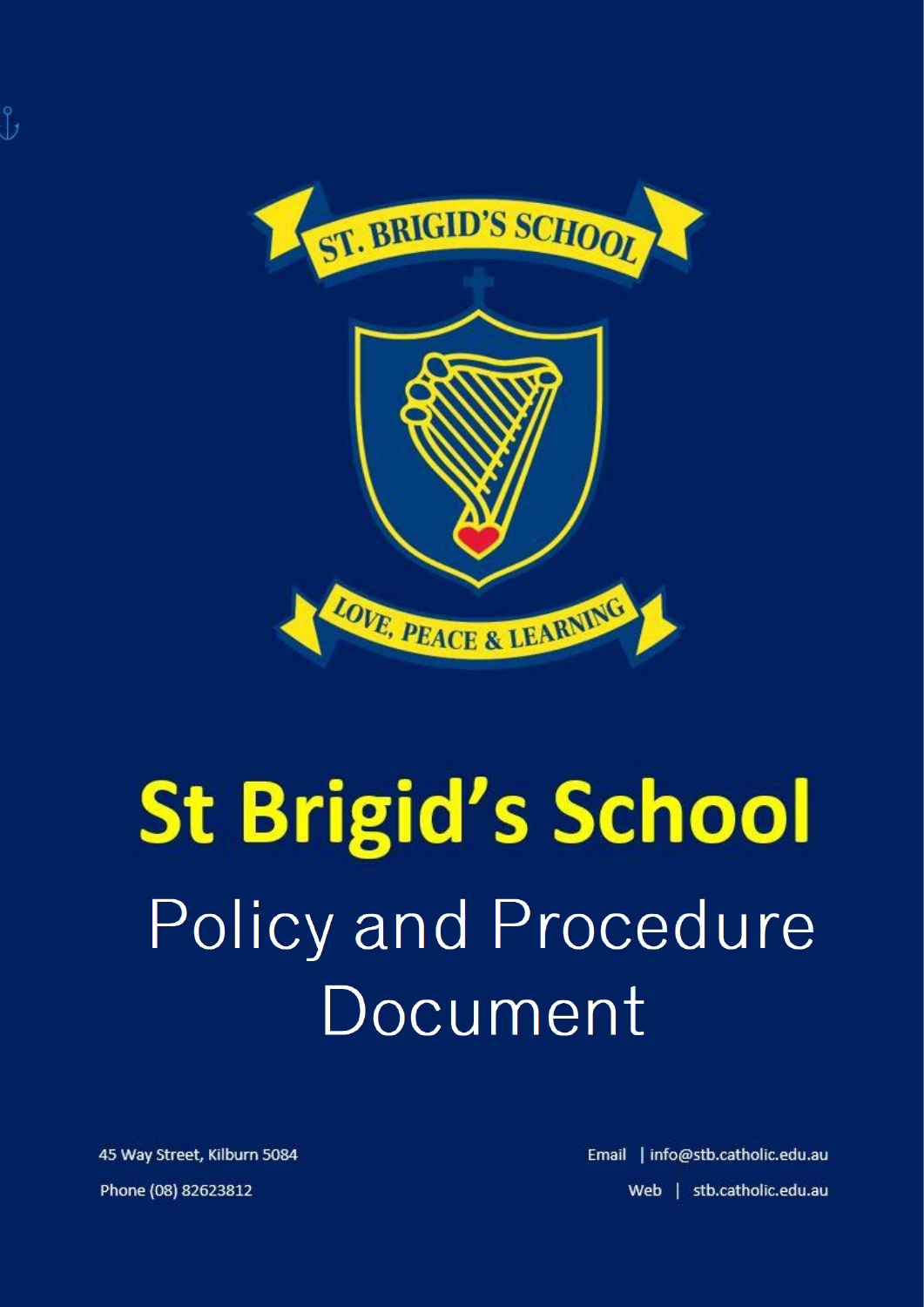# FIRST AID AND PROCEDURES

# 1. INTRODUCTION

First Aid is the immediate care given to an ill or injured person until more advanced care arrives or the person recovers. In an emergency situation first aid aims to maintain life, prevent further harm or injury, ease pain and avert deterioration of the person's condition until professional medical help can be obtained. First Aid is the approved method of treating a victim until responsibility is assumed by an ambulance officer.

# 2. POLICY STATEMENT

At St Brigid's School we consider the duty of care owed by education and childcare personnel is that of a "reasonable professional". Care providers, teachers and support workers have a special and primary duty to the children and students in their care. Our role as a school is to implement first aid until assistance arrives.

First Aid is administered to:

- **T** Preserve life
- $\bullet$  Protect a person, particularly if the person is unconscious
- $\bullet$  Prevent a condition worsening
- **E** Promote recovery

First Aid incorporates basic life support. It comprises emergency procedures designed to:

- $\ddot{\bullet}$  recognise and manage a clear and open airway
- $\ddot{z}$  restore breathing and/or circulation
- $\overline{\bullet}$  monitor well-being, using techniques as described by approved First Aid training providers, until the person is transferred to the care of an ambulance officer or transferred by the parent to a doctor

# 3. TRAINING AND QUALIFICATIONS

In South Australia, the basic first aid procedures required by all staff are taught in the Basic Emergency Life Support (BELS) course or equivalent. At St Brigid's School, all staff are trained in BELS, how to use Epi Pens and are prepared to provide at least basic First Aid while awaiting more expert assistance. This training is completed every three years.There are also 2 designated Senior First Aid Officers at St Brigid's School to provide assistance until an ambulance arrives.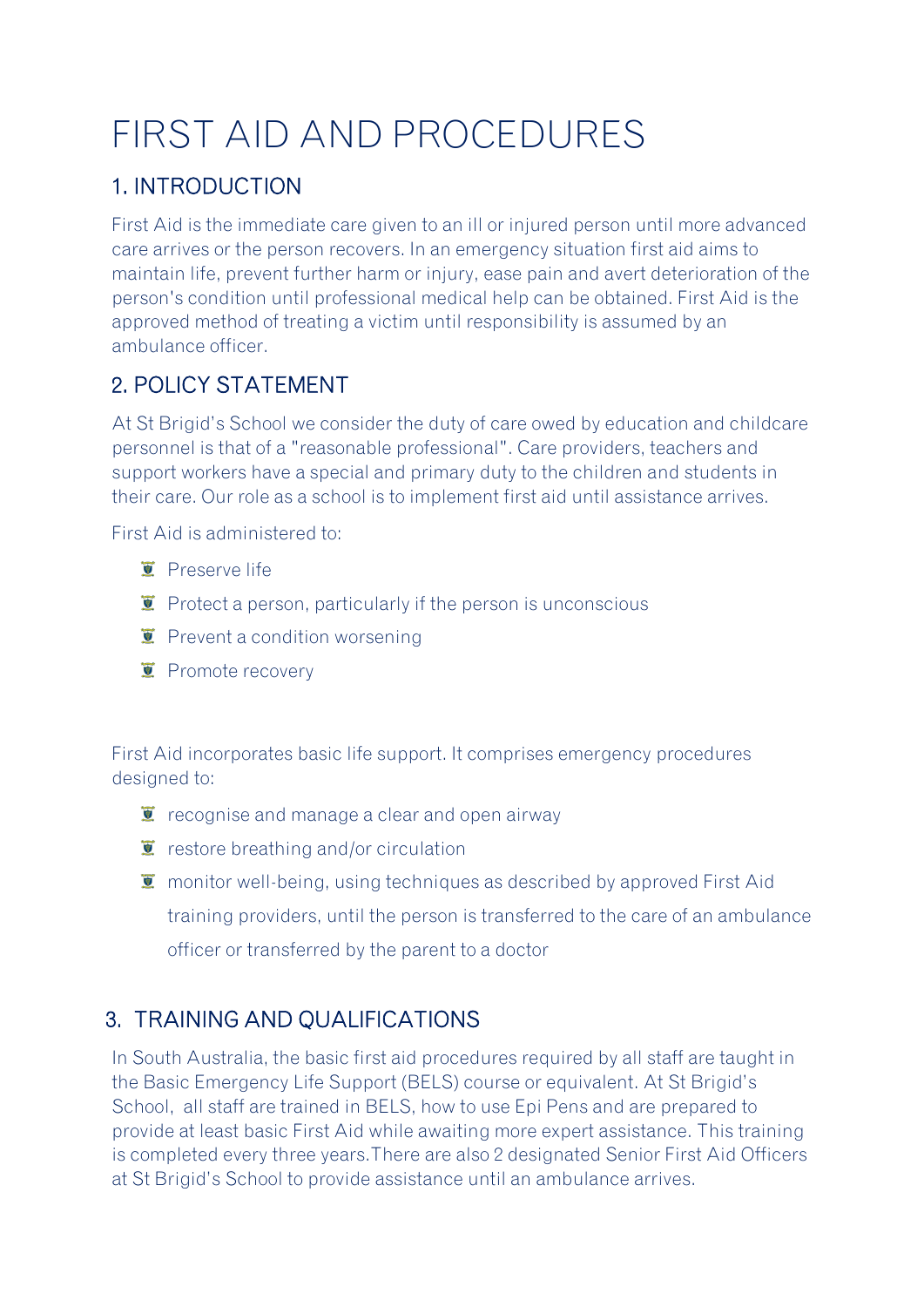## 4. DUTIES AND RESPONSIBILITIES OF STAFF, STUDENTS, VOLUNTEERS AND OTHERS WORKING WITH STUDENTS

#### Responsibility of the principal

The Principal must ensure that a system is in place for the provision of First Aid for the school community.

The Principal will consider such factors as:

• identification, assessment and control of hazards and risk associated with individual needs and the work conducted at the workplace

• the workplace's capacity for early reporting, intervention and treatment to minimise the severity of illness or injury

• the number of employees and students at the workplace who may require first aid

• the availability of the Designated Senior First Aid Officers to assist ill or injured persons during normal working hours and, where necessary, after hours

• the accessibility to the Designated First Aid Officer

• the impact of sporting activities, excursions, camps, injury or other factors on the provision of First Aid

• the training needs of employees

• voluntary disclosure by employees, parents and students of predictable First Aid risks and health care needs, which may require additional duties from others at the worksite on a need to know basis; for example, seizures, epilepsy, asthma, fainting and allergies

- **E** planning to manage First Aid risk
- $\bar{I}$  developing an appropriate Care Plan for all medications to be administered at the workplace and/or off site
- $\ddot{\bullet}$  local procedures related to the actual provision of First Aid at the workplace
- $\bar{I}$  provision and maintenance of first aid facilities, information and equipment; in accordance with First Aid Policy Statement and Procedures for Catholic Education SA, including:
- $\overline{\mathbf{v}}$
- ➢ Prompt access to at least one or more Standard Workplace First Aid Kit and/or a Small Workplace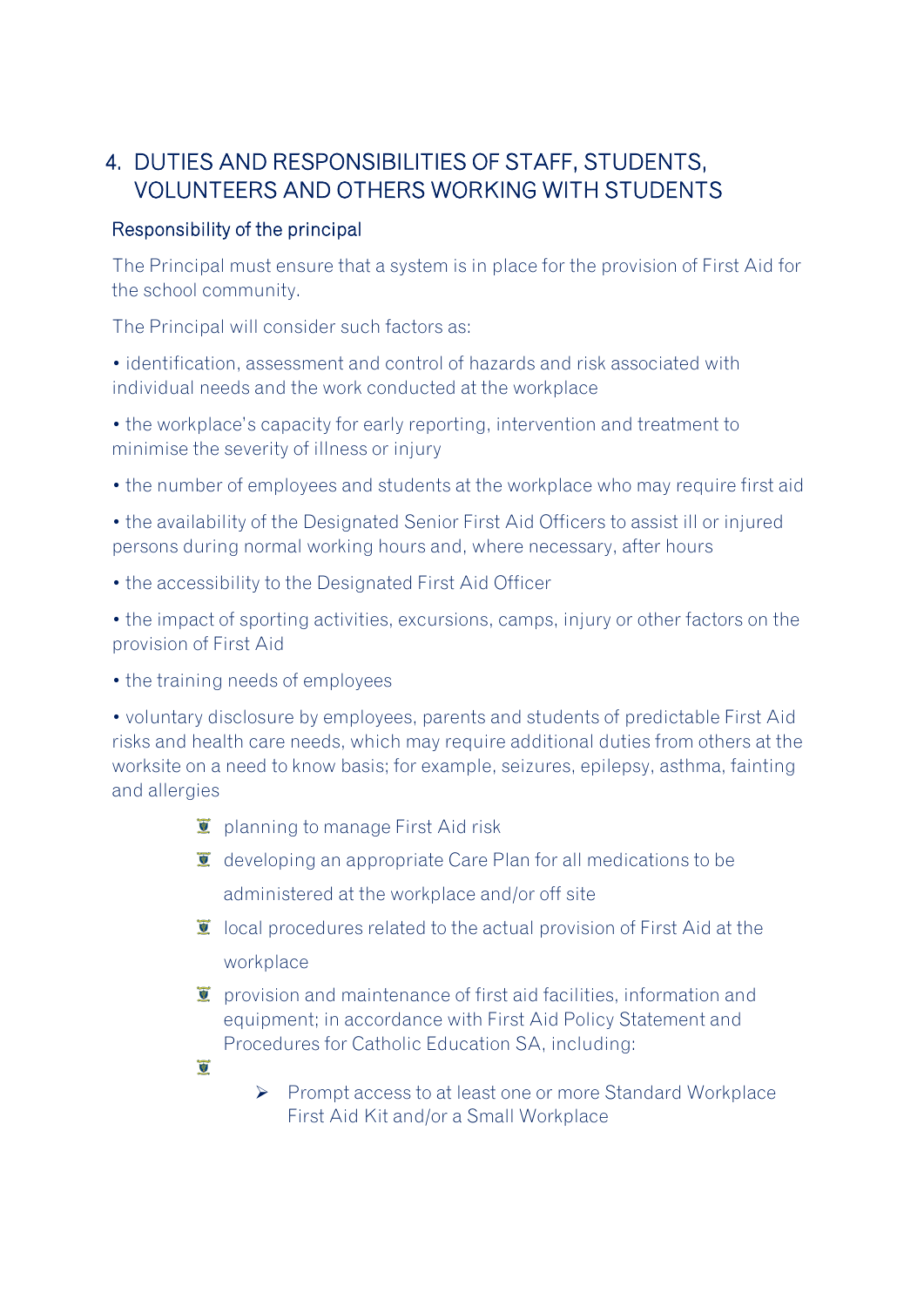First Aid Kit:

- $\triangleright$  First-Aid Kits in appropriate locations, with appropriate signage
- $\triangleright$  appropriately maintained First Aid Kits
- ➢ information about the system to all employees, students, visitors, volunteers and contractors during induction and other times as required
- $\triangleright$  a First Aid Room, a rest area or similar
- $\triangleright$  contingency plans for personnel who are working outside normal hours
- $\triangleright$  the use of standard precautions to prevent transmission of infection due to exposure to blood, body fluids and the environment
- ➢ notification of an injury, incident or illness where necessary
- ➢ arrangements for treating and transporting an injured person or student to expert help, for example, doctor or hospital
- $\triangleright$  including the provision for First Aid as part of the Position Information Document when advertising for any employee

All staff at St Brigid's School will need to undertake training in accordance with the level of risk, SACCS policy requirements of the Work Health & Safety Regulations 2012 Division 3 First Aid in the Workplace, and the Approved Code of Practice for First Aid in the Workplace.

#### All personnel within the scope of this Policy must:

- $\mathbf{\Sigma}$  practise standard precautions
- $\ddot{\mathbf{v}}$  become familiar with local first aid procedures
- $\bullet$  render First Aid in accordance with training as required
- $\overline{I}$  administer medications as agreed through the Care Plan
- $\ddot{\mathbf{r}}$  record details of any treatment as required
- $\overline{\bullet}$  report First Aid treatment to school leadership, WHS officer and delegated authority
- $\overline{\bullet}$  report First Aid risks

#### It is the responsibility of the Senior First Aid officer to:

- $\overline{\bullet}$  maintain his/her level of training Senior First Aid certificate
- $\ddot{\bullet}$  attend to emergency First Aid cases brought to their attention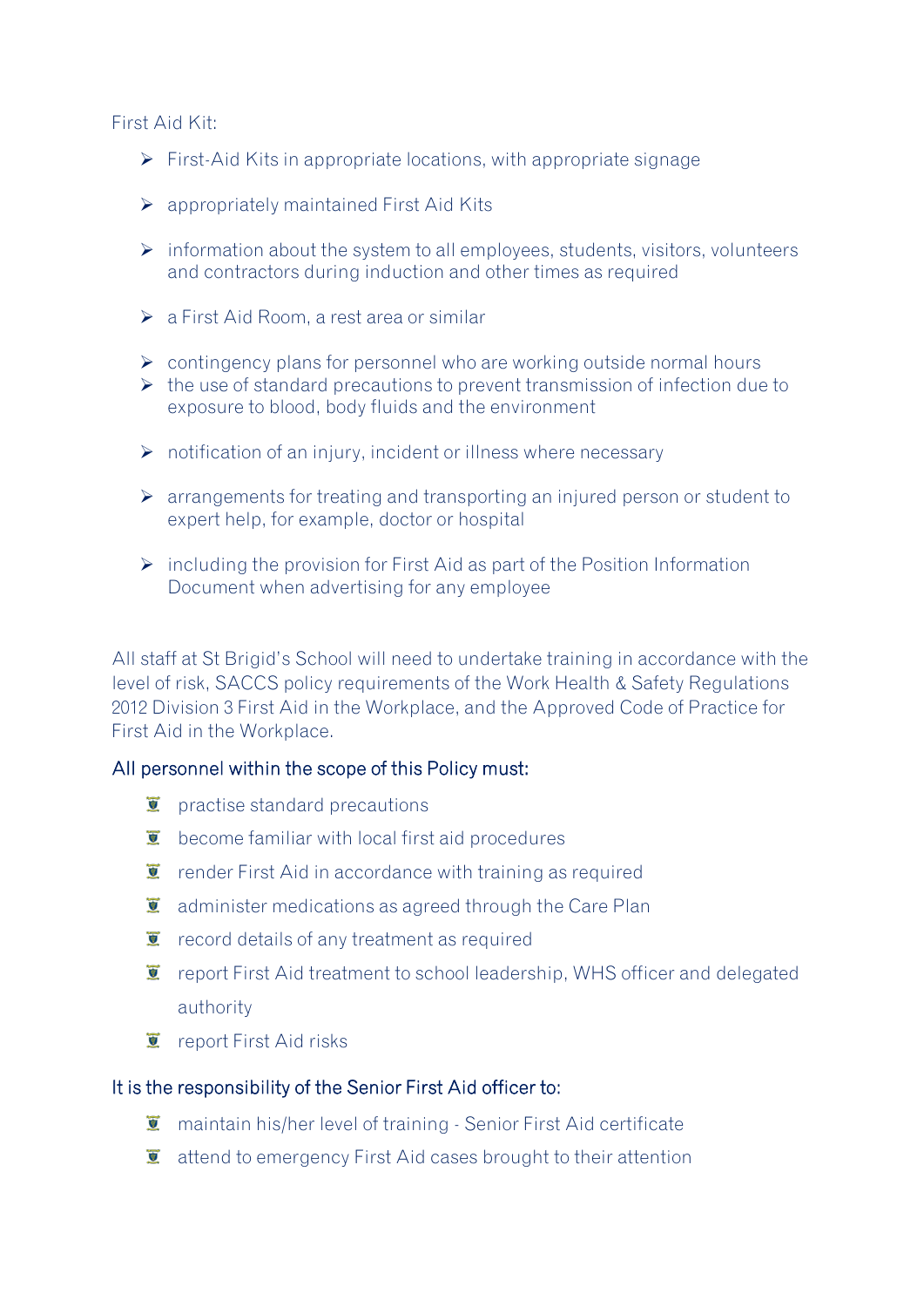- $\mathbf{\Sigma}$  be on call when not on official duty
- $\overline{\bullet}$  maintain First Aid Kits and teacher Bum Bags taken out on vard duty
- **E** ensure Emergency Accident Forms are completed and send a copy home to parents informing them of the particular details
- $\ddot{\mathbf{z}}$  ensure parent contact has been made in emergency First Aid situations
- $\ddot{\bullet}$  dispense medicines, when it has been directed by parents in writing, and keep a record of what has been administered on a Medication Log
- record details of children treated in First Aid Book
- $\overline{L}$  organise and maintain the First Aid room
- $\ddot{\mathbf{v}}$  organise and maintain Health Care Plans
- $\overline{L}$  organise and maintain all Asthma, Seizure, Anaphylaxis and Allergy medication including notification to parents when medication has expired.  $\overline{\bullet}$

#### It is the responsibility of the Teacher to:

- $\bullet$  familiarise themselves with the medical conditions of each child in their class at the beginning of the school year or upon commencement
- $\ddot{\mathbf{r}}$  educate the children in their class on preventative measures to minimise the risk of accidents in the classroom and playground
- $\bullet$  follow the procedures outlined in this Policy
- **T** maintain his/her level of training (at least the Basic Casualty Care course) and update at least every 3 years
- $\ddot{\mathbf{r}}$  attend to First Aid situations and implement the approved method of treatment
- $\ddot{\mathbf{I}}$  fill in Emergency Accident Forms and also CCI Insurance forms for more serious cases
- $\ddot{\mathbf{r}}$  reinforce this Policy to parents
- $\ddot{\bullet}$  send medicines brought to school to the Senior First Aid officer
- **U** use 'Bum Bag' First Aid Kit whilst on yard duty
- $\overline{\bullet}$  be aware of the First Aid Work Health and Safety Policy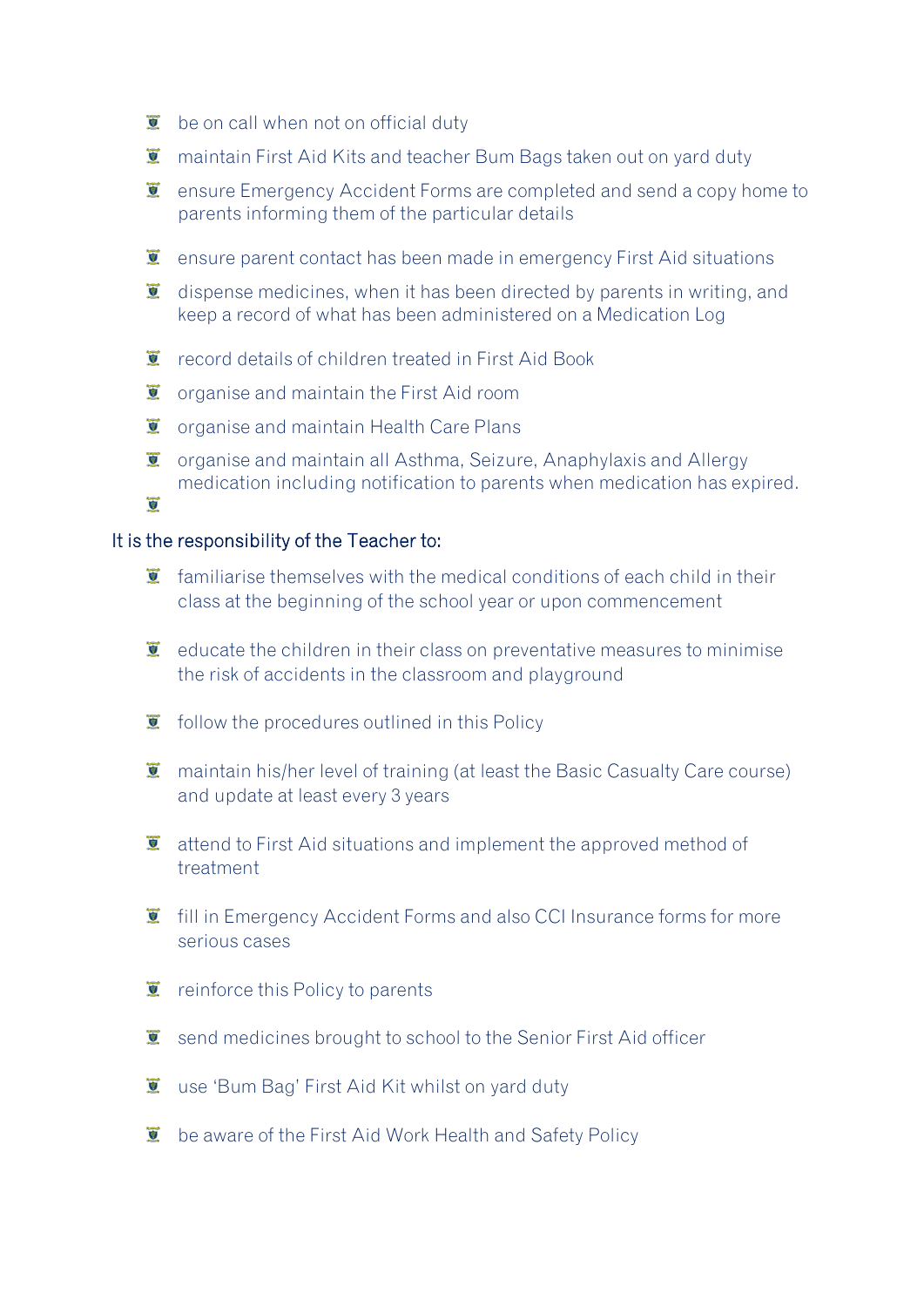- $\ddot{\bullet}$  educate the children in their class about First Aid that would be applicable to their age
- $\ddot{\bullet}$  inform volunteers\relief teachers of special medical conditions relating to children in their class, while respecting confidentiality.
- **I** inform Senior First Aid Officer when items for the Yard Duty Bum Bags or classroom first aid supplies need to be replenished.
- $\bullet$  to collect Epi-pens and Puffers from the First Aid Room when going on excursions
- $\ddot{\mathbf{r}}$  return Epi-pens and Puffers to the First Aid Room when returning from excursions

#### It is the responsibility of the Parents to:

- $\ddot{\mathbf{I}}$  inform the School of medical conditions affecting their child/ren
- $\bullet$  let the Class teacher know if medication is to be taken at school or on outside activities. A signed note is required outlining the name of the medicine, the dosage required and at what time
- $\ddot{\mathbf{v}}$  update the School of any changes to a medical condition or any changes to information on the Medical form and/or Asthma form i.e. contact phone numbers, change of address, medical conditions, etc
- $\ddot{\mathbf{r}}$  provide the School with spare medication for ongoing medical conditions, e.g. Ventolin for asthma
- $\ddot{\mathbf{x}}$  inform Class teacher of medication required when their child\ren are on out of school activities, e.g. excursions, camps etc
- $\bullet$  educate their own child in the management of pre-existing medical conditions.

#### It is the responsibility of the Child to:

- $\bullet$  follow School rules to maintain the safety and welfare of peers
- $\ddot{\mathbf{U}}$  let the staff know if they hurt themselves or feel unwell
- $\ddot{\bullet}$  bring to the attention of teachers on yard duty if someone is hurt or has been sick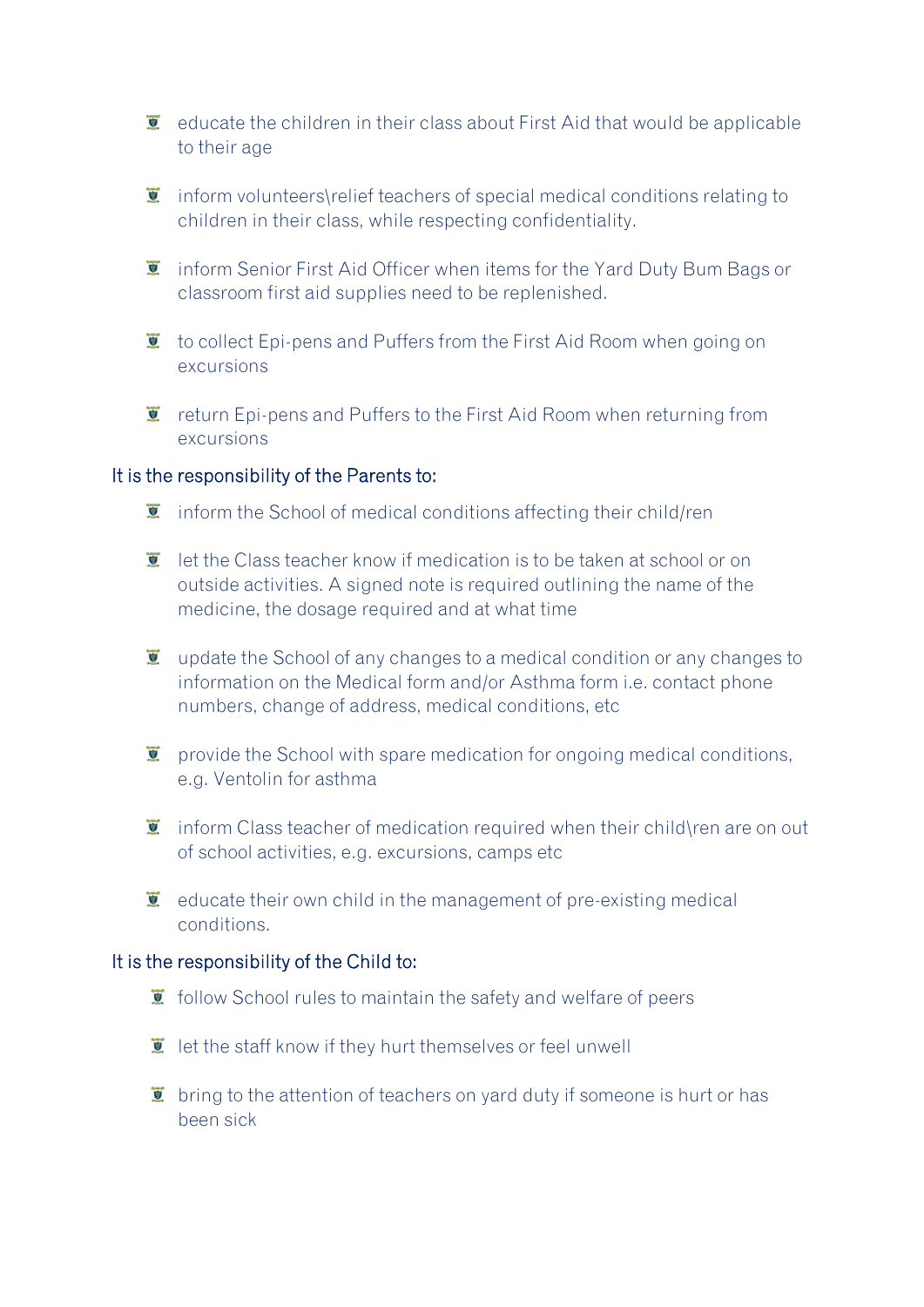$\bullet$  follow the directions for the self-management of their own special medical condition (if applicable).

### 5. FIRST AID PROCEDURES FOR CLASSROOM/SCHOOL YARD

#### If the child is conscious:

- $\overline{\bullet}$  immediately administer First Aid
- $\bar{I}$  stay with, comfort and reassure the casualty; allay anxiety
- $\ddot{)}$  talk to the casualty with the aim of assessing seriousness of injury/illness
- $\bullet$  if serious send a RED card to the office requesting immediate assistance
- $\bullet$  disperse crowd if present
- $\bullet$  observe carefully; question casualty and witnesses to determine accurately the HISTORY of injury/illness onset, i.e., exactly what happened
- $\bullet$  do not move casualty except to remove from danger until proper assessment of injury has been made
- $\mathbf{\Sigma}$  if casualty is unable to move unassisted, send for Senior First Aid Officer to attend to and render further assistance/assessment
- $\bullet$  in cases where injury produces bleeding, the teacher on duty is to use basic First Aid techniques to stop the flow of blood, i.e, apply pressure over wound using suitable fabric barrier - remember to wear gloves
- $\bullet$  the Accident Report Book is to be used for the written report of all injuries, particularly those affecting head, eye, face; (exceptions - minor abrasions, bruising, tummy upset, etc)
- $\bar{I}$  parents are to be contacted immediately in cases of serious injury or any injury or illness which will make further participation in school activities difficult
- **E** Accident Report sheet to be sent home with the child if parents cannot be contacted, particularly if injury is head, eye, face related
- $\ddot{\bullet}$  should casualty require Hospital treatment, ambulance will be called: ensure Medical Information Form (or copy of same) is sent with casualty. Contact will be made with parents.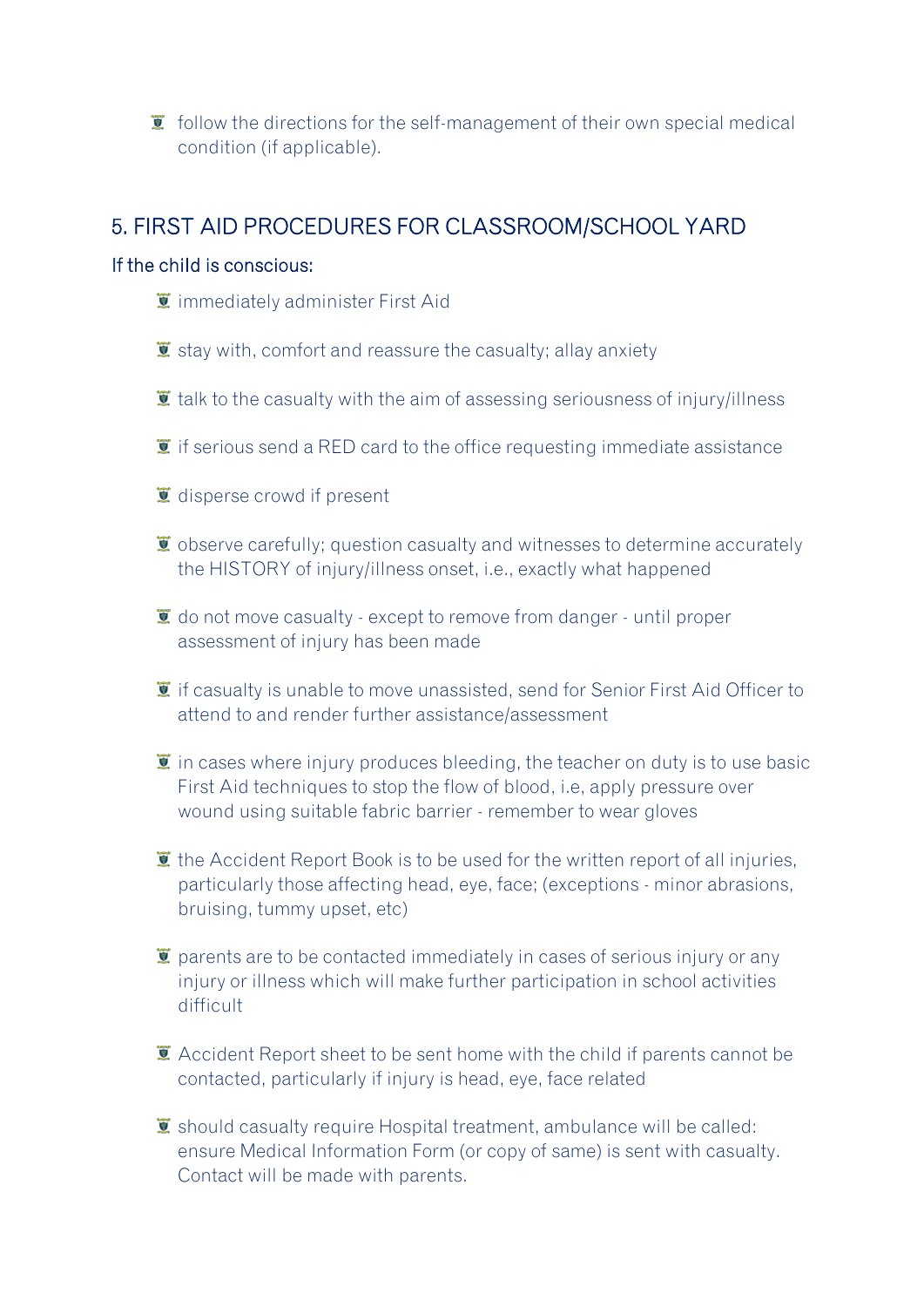#### If the child in unconscious:

- $\overline{\bullet}$  immediately administer First Aid
- **C** Call for the Senior First Aid officer by sending a student to the office or phone through who in turn will call for an ambulance and then proceed to the casualty.
- **If** If breathing, place casualty on his/her side (stable side position) and clear airway. Attend to bleeding and other injuries.
- $\ddot{\mathbf{I}}$  If not breathing, follow procedure to begin Expired Air Resuscitation, if required, and also Cardiac Pulmonary Resuscitation, if indicated. This action is to be continued until the casualty is breathing or until help arrives from ambulance officers.
- **Complete Medical Forms as required.**
- $\overline{\bullet}$  Senior First Aid officer to contact parents.

#### Out of school activities

For outdoor excursions, sport and camps, please refer to the CEO guidelines - "Excursions, Camps and Adventure Activities" Guidelines and Legal Requirements.

A copy of this information is kept with the is available on SharePoint Policy Drive and the CESA website.

It is important that teachers fulfil the requirements of the Guidelines and to ensure appropriate medication is taken for those children with a current medical condition.

#### Administration of medication – Refer to separate Policy

#### School first aid kits

A School First Aid Kit is kept in the Sick Room next to the Staffroom. The Kit must be kept stocked with the basic requirements.

A School First Aid Kit is to be taken on all out of school activities and excursions. Staff will need to consult with the Senior First Aid Officer when conducting risk assessments and preparing for the excursion or activity to organise which First Aid Kit will be needed and checking that the First Aid Kit is suitably equipped.

#### INFECTIOUS DISEASES

Certain diseases require a minimum period of exclusion and children who are affected should be kept away from school during this time. Parents need to notify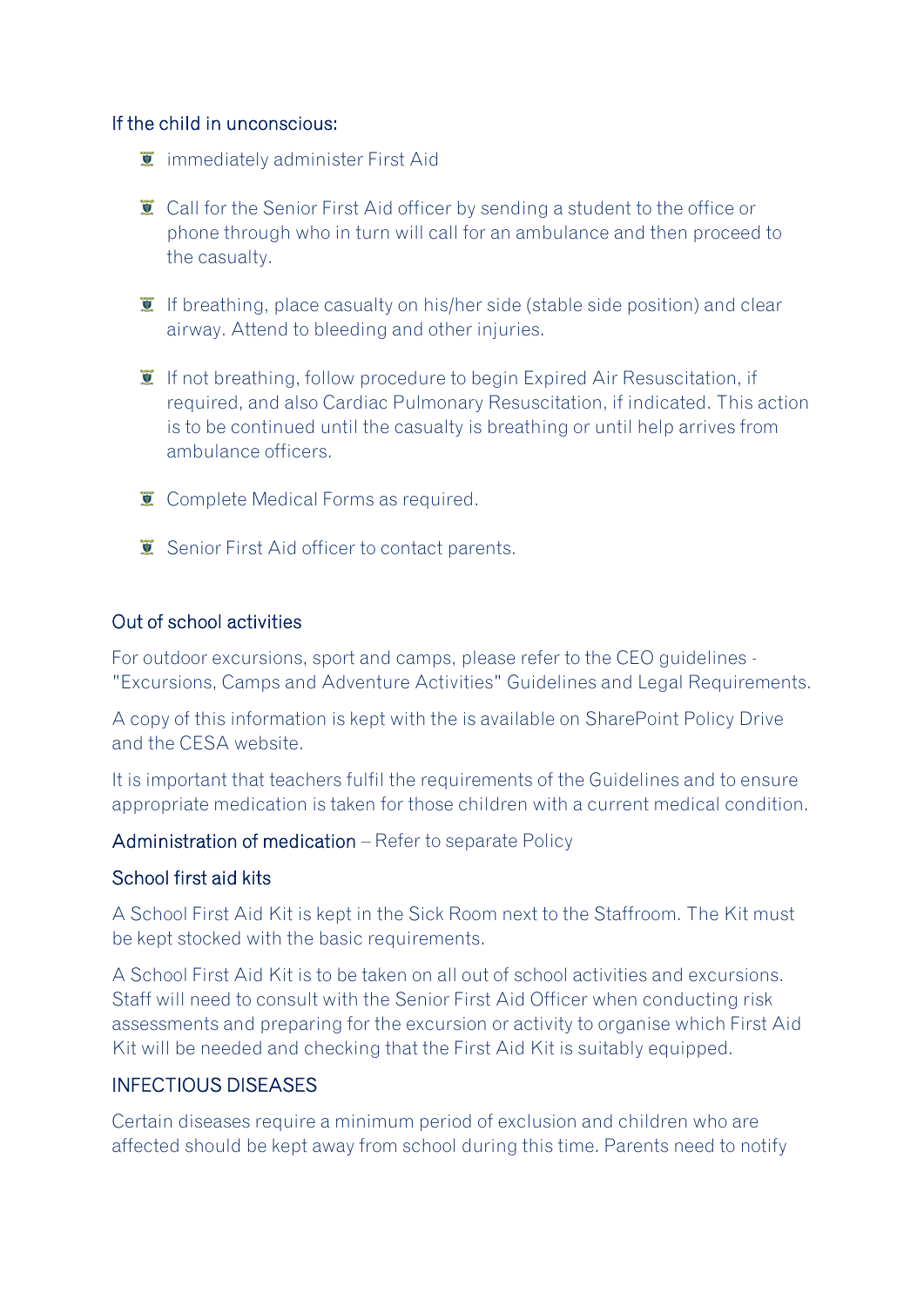the School if their child is suffering from any form of infectious disease. It is expected the School be informed if a child is absent from school.

Children are likely to contact a number of contagious diseases and infections during their school life. Parents are asked to check with their local doctor or the School if unsure about the length of the infectious period of the disease.

#### Procedure followed by the school when notified of an outbreak of an infectious disease

- ➢ If the School is unsure of a diagnosis, we will seek clarification from the child's doctor
- ➢ Access South Australian Government Health site "You've Got What" for the prevention and control of notifiable and other infectious diseases in children
- $\triangleright$  Extract relevant information and send it out to the whole school community including the link to "You've Got What" website

#### Records management

St Brigid's School will retain all records relating to First Aid assistance in accordance with the following:

- $\overline{\bullet}$  Staff records until the staff member is 75 years of age or seven years after the last action, whichever is the later.
- $\overline{\bullet}$  Student records until the student is 25 years of age or seven years after the last action, whichever is the later.